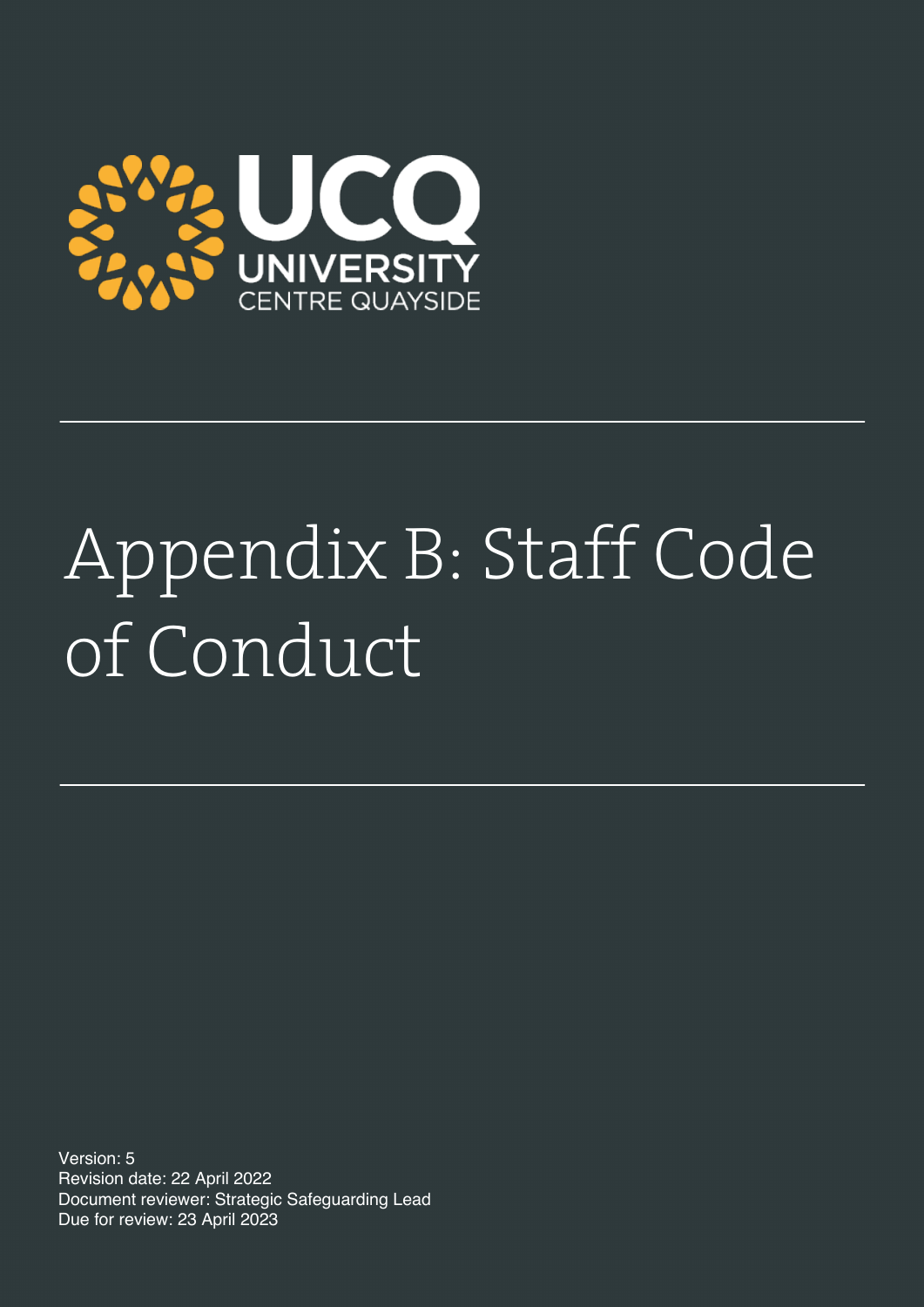

# Table of Contents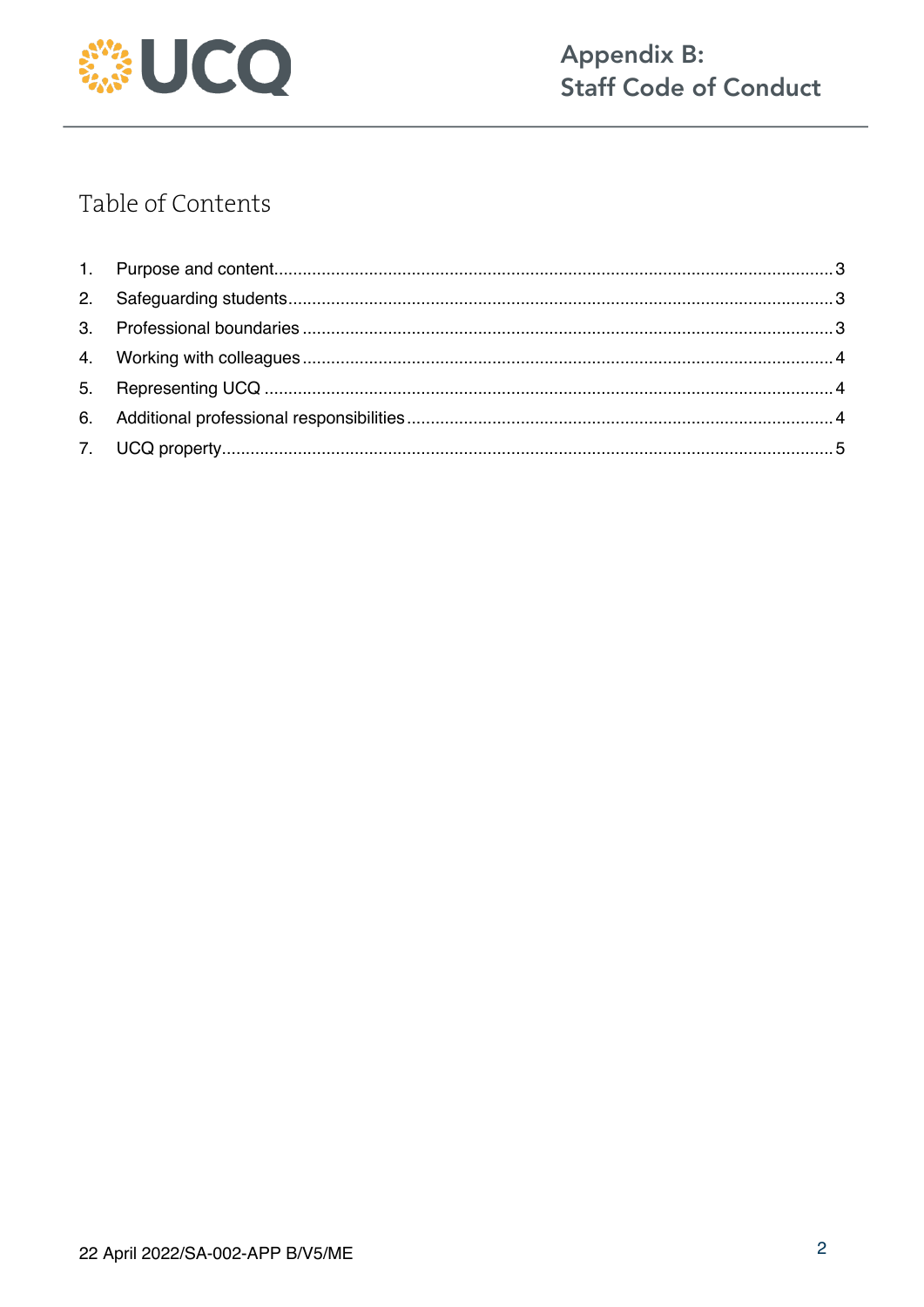

# 1. Purpose and content

- 1.1 The purpose of this appendix of the UCQ Safeguarding Policy is to provide a clear set of principles to guide staff on how they are expected to conduct themselves in day to day work.
- 1.2 It is not possible to write an exhaustive list of rules governing staff conduct. Staff should be trusted in the discharge of their responsibilities, which implies allowing room for initiative and judgement. This document, however, provides a consistent framework and guidelines.
- 1.3 Staff should seek advice from their direct line manager in the first instance or another member of the Senior Leadership Team (SLT) if they have any queries about the content of this document, or if they require advice on how any aspect of conduct may be regarded.
- 1.4 This Code of Conduct applies to all staff at UCQ (including agency, visiting, associate and hourly paid staff) irrespective of anyone's position or role in UCQ, together with any workers at UCQ who are on a voluntary/placement or associate basis.

#### 2. Safeguarding students

- 2.1 In their dealings with students, UCQ expects that all staff will:
	- 2.1.1 Always act in the best interests of students
	- 2.1.2 Promote British values (BV)
	- 2.1.3 Promote high standards of student behaviour and conduct
	- 2.1.4 Undertake their responsibilities in respect to the safeguarding of students and act appropriately if they have concerns of a safeguarding nature
	- 2.1.5 Assist with the security of UCQ by directing to reception anyone who they think might be a stranger on site

#### 3. Professional boundaries

- 3.1 All members of staff are responsible for ensuring their relationships with students are never of a kind that could compromise their professional responsibilities. This means professional boundaries must be maintained at all times. This includes:
	- 3.1.1 Personal relationships with students should not be sought out or conducted by staff members. If any staff member has an existing relationship (e.g. family member) with a student under the age of 18, advice should be sought to ensure the staff member and student are safeguarded appropriately
	- 3.1.2 Personal contact details should not be given to students
	- 3.1.3 Personal phone numbers and emails should not be used to contact students
	- 3.1.4 Students and staff should not be 'friends' on Facebook or in contact via other social media platforms
	- 3.1.5 If a member of staff is thought or identified to be behaving in a way that is putting a young or vulnerable person at risk, or behaving inappropriately with any student in a manner that could be seen to be subjecting them to harm or duress, this should be reported to the Principal & CEO, Strategic Safeguarding Lead or any member of the **SLT**
	- 3.1.6 Full information on allegations and whistleblowing is provided in Appendix H of the UCQ Safeguarding Policy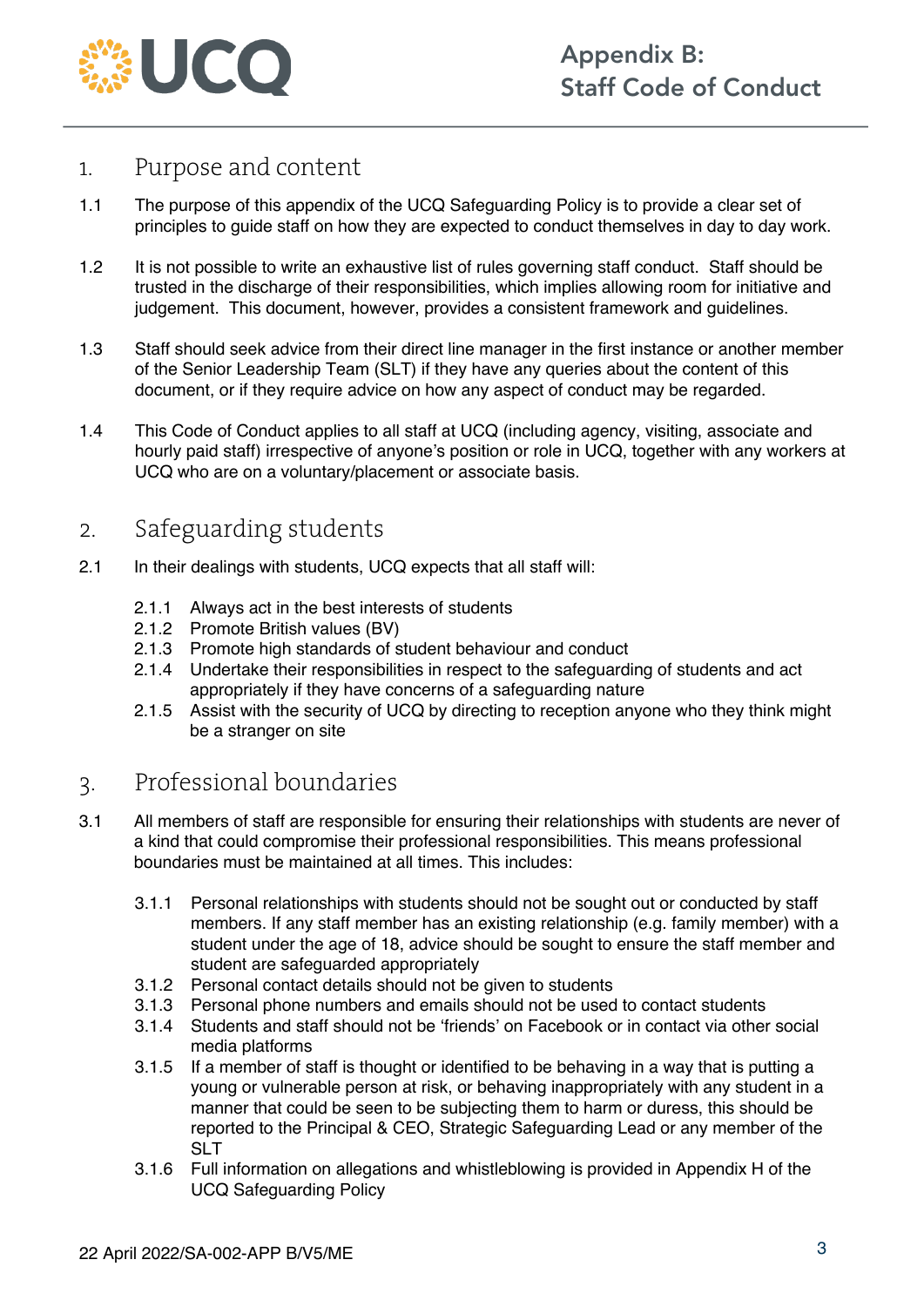

#### 4. Working with colleagues

4.1 Staff must adhere to UCQ's policies and procedures and be aware their actions may have consequences for others.

### 5. Representing UCQ

- 5.1 In order to preserve the reputation of UCQ, staff must:
	- 5.1.1 Obtain approval from the Principal & CEO, or in their absence a member of the SLT, before contacting the press
	- 5.1.2 Check with the relevant person before committing UCQ resources other than those for which they have responsibility
	- 5.1.3 Take care over the use of UCQ headed notepaper and UCQ logo, whether for use themselves or the use of students they are supervising; in particular ensure that written communication they are sending outside UCQ is prepared appropriately and approved by their line manager if required
	- 5.1.4 Maintain professional standards of conduct towards others when acting in a UCQ capacity
	- 5.1.5 Dress appropriately when acting in a professional capacity and with due regard for the conclusions others may draw from their attire
	- 5.1.6 Not engage in activity that would draw UCQ into disrepute

#### 6. Additional professional responsibilities

- 6.1 Staff are reminded that they are expected, at all times, to:
	- 6.1.1 Preserve the confidentiality of information relating to UCQ's staff, students, finances, marketing and strategic planning, together with any further information rightly to be judged the property of UCQ (except as outlined in Whistleblowing guidance)
	- 6.1.2 Exercise proper professional discretion in the event of being offered hospitality or gifts of any kind and ensure that their line manager is informed of their acceptance of any such gifts or hospitality with a value in excess of £25 per instance
	- 6.1.3 Wear their UCQ ID with the appropriate coloured lanyard at all times when on UCQ premises and when engaging with students/stakeholders
	- 6.1.4 Identify themselves via webcam and show their UCQ ID for all introductory meetings that are held online with students/stakeholders
	- 6.1.5 Support the monitoring of fundraising to ensure that monies raised are not used to fund extremism and so prevent a damaging effect on the safeguarding of students and UCQ's reputation